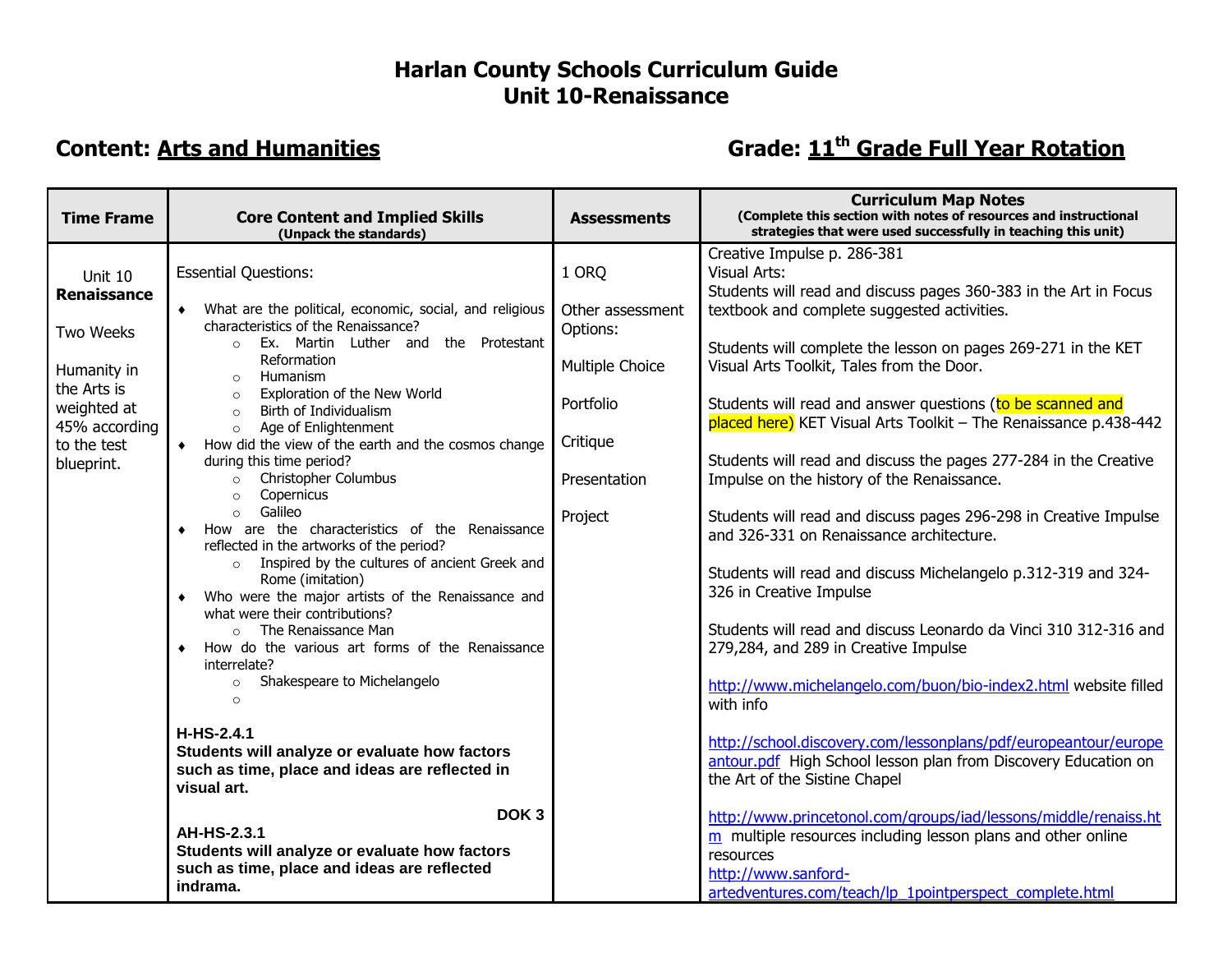| DOK <sub>3</sub>                                                                                                                             | Lesson plan on linear perspective one point and two point                                                                                                                                                                                                                                                        |
|----------------------------------------------------------------------------------------------------------------------------------------------|------------------------------------------------------------------------------------------------------------------------------------------------------------------------------------------------------------------------------------------------------------------------------------------------------------------|
| AH-HS-2.1.1Students will analyze or evaluate how<br>factors such as time, place and ideas are<br>reflected in music.<br>DOK <sub>3</sub>     | http://edsitement.neh.gov/view lesson plan.asp?id=624 Da Vinci<br>lesson plan                                                                                                                                                                                                                                    |
| AH-HS-2.2.1<br>Students will analyze or evaluate how factors<br>such as time, place and ideas are reflected in<br>dance.<br>DOK <sub>3</sub> | http://library.thinkquest.org/13681/data/davin2.shtml?tqskip=1 a<br>Thinkquest interactive lesson gallery created by high school<br>students from the Bronx New York and Sweden.                                                                                                                                 |
|                                                                                                                                              | Music:<br>Students will view the Art, Music & Literature of the Renaissance<br>DVD from Schlessinger Media. Students will work in groups to<br>create interview questions to ask a Renaissance artist, composer,<br>or playwright.                                                                               |
|                                                                                                                                              | Students will participate in interactive activities relating to the<br>characteristics of Renaissance music at the online music lab<br>http://www.ddlarson.com/renaissance.html                                                                                                                                  |
|                                                                                                                                              | Students will read and discuss characteristics of Renaissance<br>music from Creative Impulse p333-335.                                                                                                                                                                                                           |
|                                                                                                                                              | Students will read and discuss the life Renaissance composer<br>Giovanni Pierluigi da Palestrina at<br>http://www.essentialsofmusic.com/composer/palestrina.html                                                                                                                                                 |
|                                                                                                                                              | Students will listen to Palestrina's "Kyrie," from Pope Marcellus<br>Mass and analyze for use of Polyphony (independent parts among<br>voices) and be able to describe why this technique was<br>controversial at the time it was composed as well as the<br>contribution the work made to future western music. |
|                                                                                                                                              | Drama:<br>Students will read, discuss, take notes and complete graphic<br>organizers on Renaissance Drama from Creative Impulse p. 331-<br>333; 360-362                                                                                                                                                          |
|                                                                                                                                              | Students will explore the Renaissance theatre timeline in KET<br>Drama Toolkit p427-429                                                                                                                                                                                                                          |
|                                                                                                                                              | KET Drama Toolkit lesson plan "Creating Characters: Shakespeare<br>Scenes", p119                                                                                                                                                                                                                                 |
|                                                                                                                                              | Students will participate in the KET Drama Toolkit lesson plan<br>"Commedia dell' Arte: History of Theater and Pinocchio" p143.                                                                                                                                                                                  |